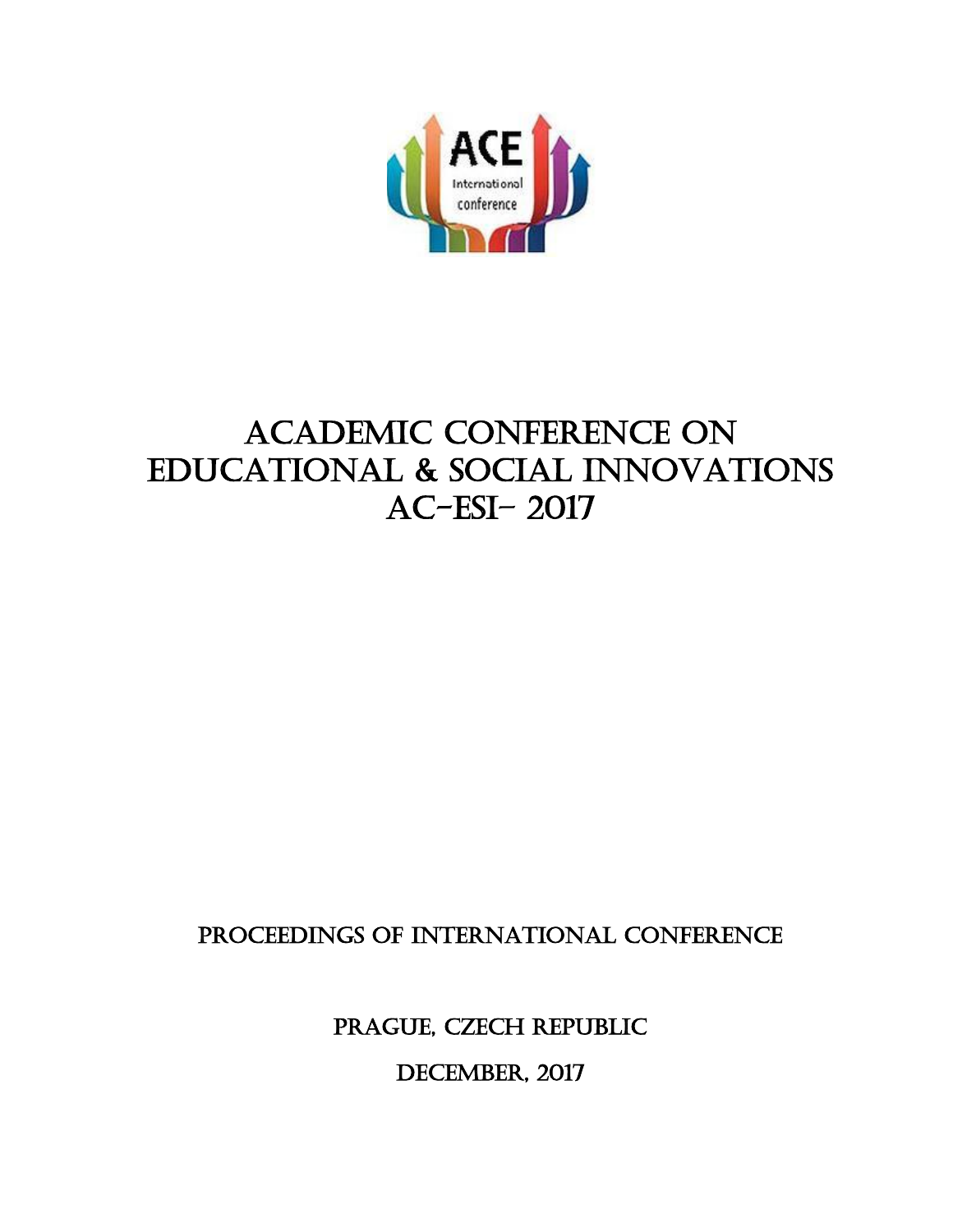Dear ladies and gentleman, participants of Academic Conference on Educational & Social Innovations, academics and scholars, presenters of research centers, educational institutes and business!

In the era of globalization, spreading of modern knowledge and forms of education, re-evaluation of human resources for global competitiveness and selfsufficiency, an effectiveness of international collaboration in discussing on actual educational and social issues and challenges, searching for maximum



effective solutions of local, regional and global development is timely increasing.

And I would like to express my deep gratitude to partnered journals, educational institutions of Thailand, Russia, Ukraine, Indonesia, Hungary and other countries whose efforts made possible this meeting of scholars and businessmen, interested in effective solution of global economy challenges using local resources of competitiveness and economical, social, cultural and innovative success.

And, of course, I would like to thank all participants for coming here, for their wonderful and useful research. I want to say, that Suan Sunandha Rajabhat University – as a leading public University of Thailand – is very proud to be an organizer of this significant and important conference.

To each participant I wish success, finding a new colleagues and friends, development of scientific and business contacts, new scientific discoveries that are benefit for society, business and government. And also enjoy your time in "golden city of Prague".

> *Dr.Luedech Girdwichai, professor President of Suan Sunandha Rajabhat University Bangkok, Thailand*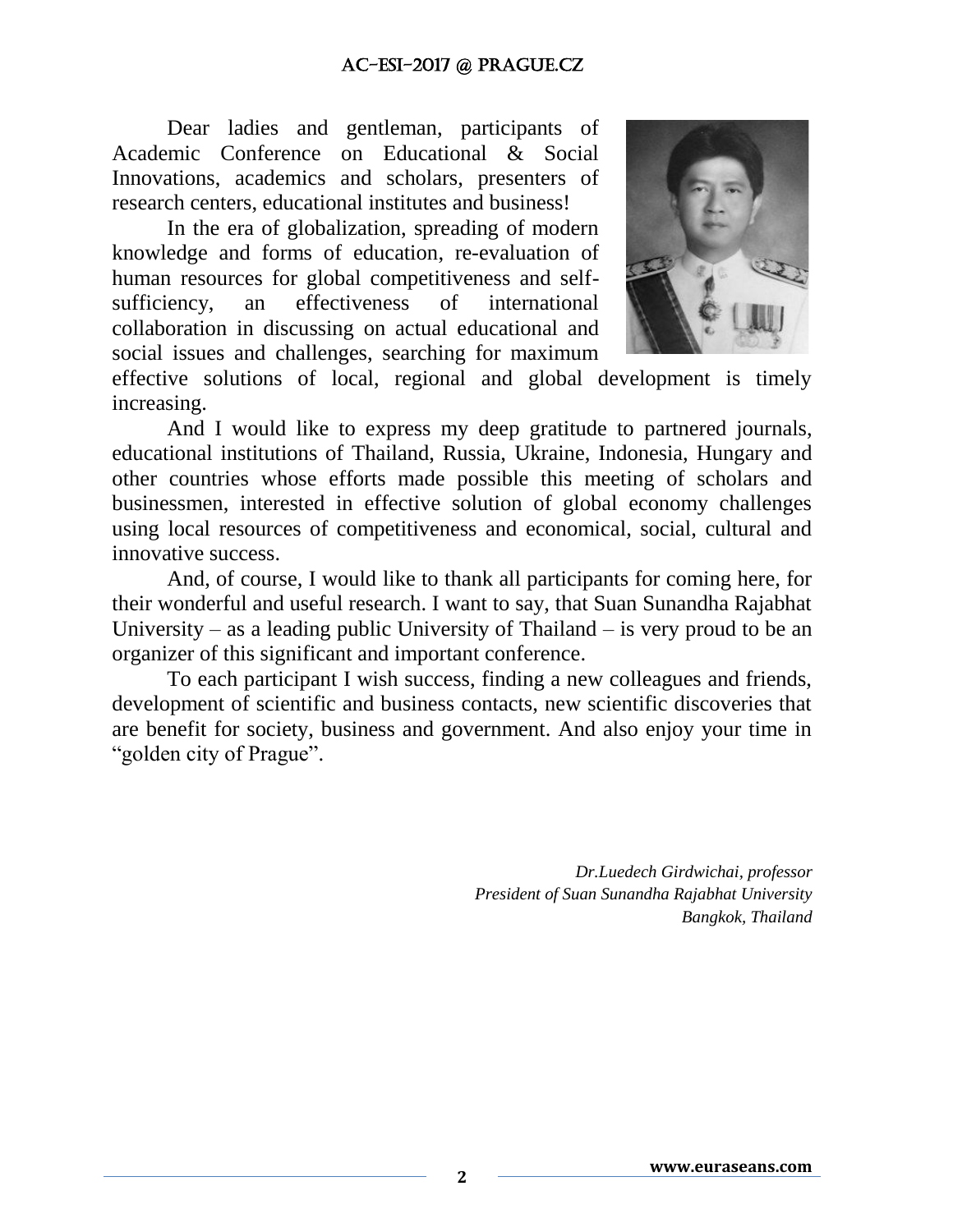On behalf of the Organizational Committee, I welcome you to the 2017 Academic Conference on Educational & Social Innovations, in the world most beautiful and interest city of Prague! Our conference always attracts researchers, educators and practitioners in all economic fields and related disciplines in the world.

Participants have found in these meetings an excellent opportunity to share their experiences with colleagues from distance places and often continued to cooperate with them on their subjects of interest.



The AC-ESI – 2017 has been established on a global basis. We have received more than 90 submissions from 7 countries, each submission was peer-reviewed by at least two anonymous reviewers and a total of 55 papers were accepted for presentation in the conference.

Accepted papers are scheduled for presentation in 6 sessions. We would like to express our sincere appreciation to all the reviewers and chairs and members of various committees of AC-ESI -2017 conferences for their precious time and expertise. The welcoming dinner provides the opportunity to honor the best papers and to recognize the contributions of many of the people who made this meeting possible.

Lastly, I would like to express our sincere gratitude to everyone involved in making the joint conference a success. Many thanks go to the organizing committee, keynote speaker and special session organizers, and the organizational committees and reviewers, the conference participants, and of course, to all the contributing authors who will be sharing the results of their research. It is our great pleasure to have you with us at the joint conference, where I hope new ties will be made and existing ones renewed and strengthened.

Please accept our best wishes for a wonderful stay in Prague!

*Asst.Prof.Dr. Krongthong Khairiree Director (Dean) of International college Suan Sunandha Rajabhat University, Bangkok, Thailand*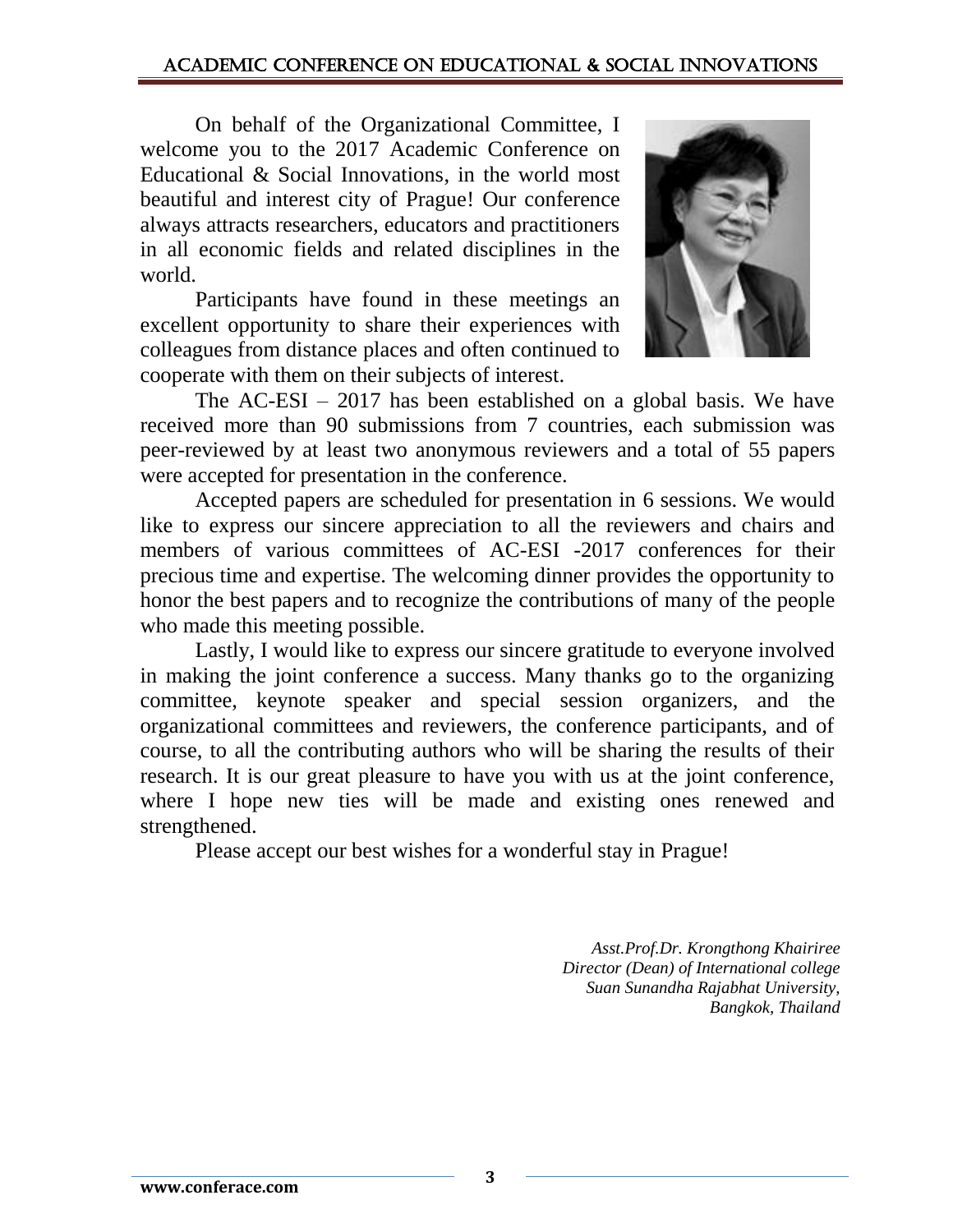Dear friends and colleagues!

This conference is a meaningful crystallization of international initiatives among the number of institution towards practical cooperation in interdisciplinary studies, which will be contribute to the strengthening of the national educational systems.

The characteristic of the education in our era is change at the speed of light, which led us to the consensus that experts from many countries and many different disciplines must meet and discuss the



phenomena, and then suggest solutions. We should be able to delve deeper by discussing problems across different disciplines as widely as possible, and thus grasping more profound solutions and suggestions.

The motivation for this conference is to help one's country through offering individual expertise and point of view based on one's individual discipline. As we gather from many different countries and many different disciplines, I believe that we should be able to expand the scope of our efforts and must aim at more challenging global contributions.

I hope all the participants of this conference will enjoy and get opportunities to enhance relationships of knowledge exchange.

I would like to extend my sincere gratitude to the organizing committee and especially to my Thai colleagues for given abilities to be a co-organizer and member of organizational board of  $AC-ESI - 2017$ , to be involved in the process of new international tradition formation!

> *Dr. Elena Zolochevskaya Russian Presidential Academy of National Economy and Public Administration, South Russia institute of management, Rostov-on-Don, Russia*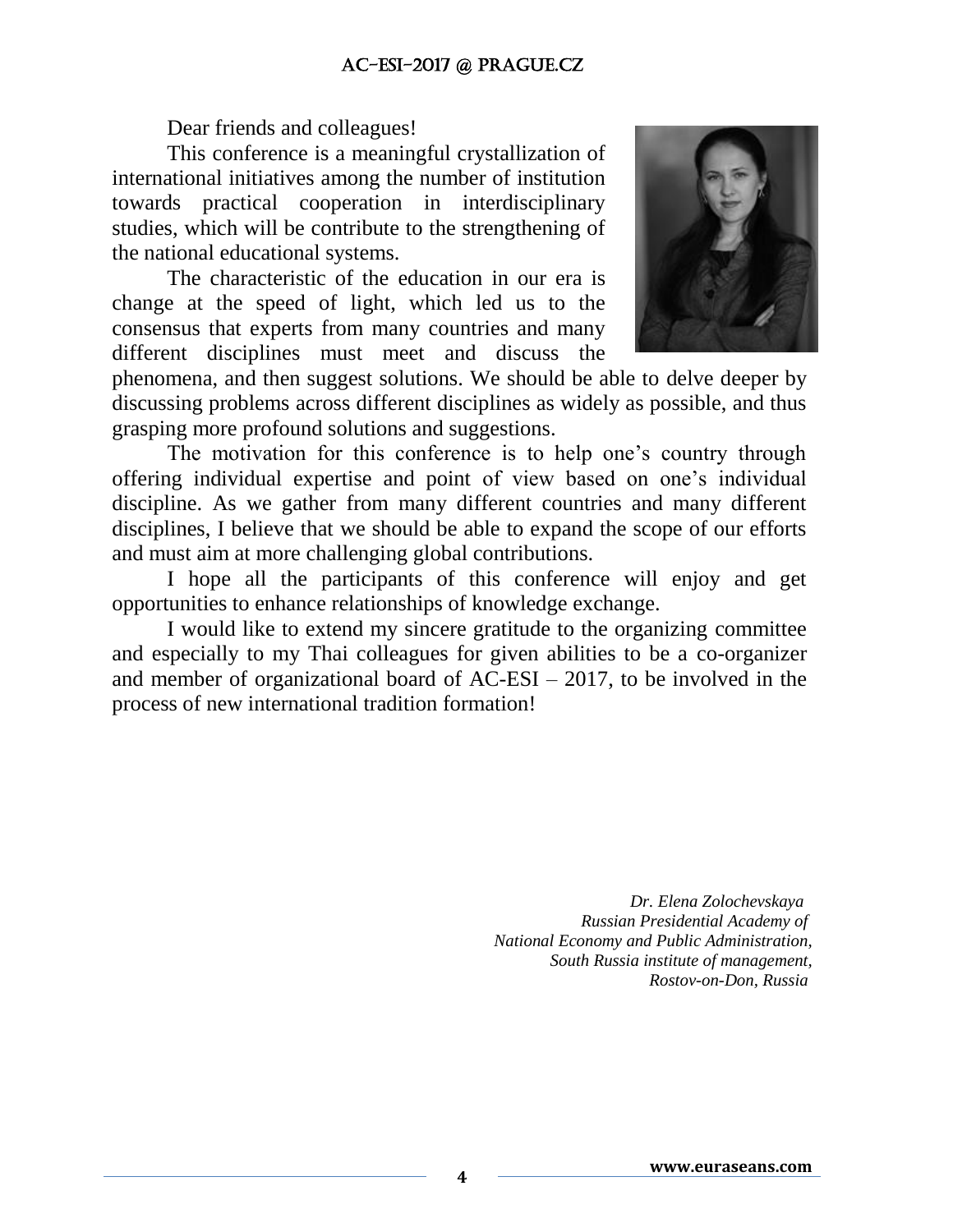Warm greetings from  $AC-ESI - 2017$  organizing committee!

As a coordinator of our International conference organization I tried to do everything for making this year conference the best one!

We spent many hours for choosing venue; we spent gigabytes of internet traffic sending mails and calls for papers!

Hope, all these spent were not useless. And our

conference will be very successful, productive and important for society, science and business.

I am glad to note, that a number of AC-ESI – 2017 participants is still high!

Geography of our conference is covered 7 countries from Asia, Russia and Europe!

Enjoy Czech hospitality and history, world most famous historical sites and cultural background! Don't forget to drink wonderful Czech beer with fresh sausages at the Old City Square, take a small boat along the Vltava river and to get lost between magic bildings, temples, narrow streets and cozy shops in Prague historic center.

And to get new knowledge, new ideas and new friends from AC-ESI– 2017!!!

> *Dr. Denis Ushakov, professor AC-ESI – 2017 coordinator International college Suan Sunandha Rajabhat University, Bangkok, Thailand*



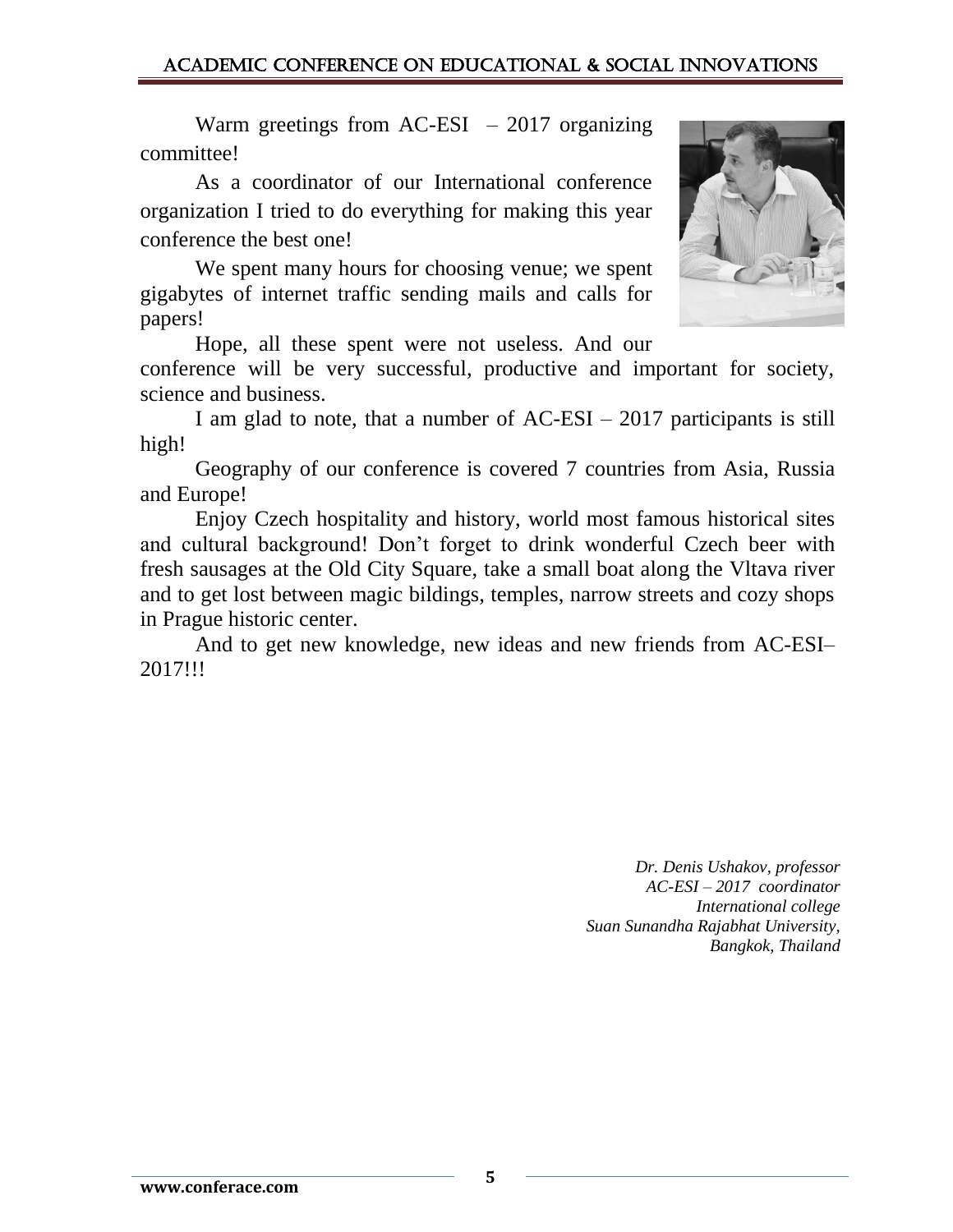### Academic Conference on

# Educational & Social Innovations

# AC-ESI-2017 @ PRAGUE.CZ

## =AGENDA=

#### **21 December**

Venue: Pyramida Hotel, Prague

| 14.00       | Registration open                                                 | Foyer                                                                      |  |
|-------------|-------------------------------------------------------------------|----------------------------------------------------------------------------|--|
| 18.00       | <b>Registration closed</b>                                        |                                                                            |  |
|             |                                                                   |                                                                            |  |
| 22 December |                                                                   |                                                                            |  |
|             | Venue: Pyramida Hotel, Prague                                     |                                                                            |  |
| 9.00        | Opening ceremony                                                  | Room 7 LABE                                                                |  |
|             | Welcome speeches:                                                 |                                                                            |  |
|             | Dr. Luedech Girdwichai                                            |                                                                            |  |
|             | President of Suan Sunandha Rajabhat University, Bangkok, Thailand |                                                                            |  |
|             | Dr. Zolochevskaya Elena                                           |                                                                            |  |
|             |                                                                   | Dean of faculty of Public Administration,                                  |  |
|             |                                                                   | South Russia institute of Management of                                    |  |
|             |                                                                   | Russian Presidential Academy of National Economy and Public Administration |  |
|             | Dr. Krongthong Khairiree                                          |                                                                            |  |
|             |                                                                   | Dean of International College Suan Sunandha Rajabhat University,           |  |
|             |                                                                   | Bangkok, Thailand                                                          |  |
|             | Dr. Denis Ushakov                                                 |                                                                            |  |
|             |                                                                   | Organizational board of AC-ESI-2017                                        |  |
| 09.30       | Smart city - city of systems                                      |                                                                            |  |
|             | Key-note speech by Alidiya Zamit, Fisnik Shaqiri                  |                                                                            |  |
|             |                                                                   | Szent Istvan University, Godollo, Hungary                                  |  |
| 10.00       |                                                                   | Thailand and technological products: a social sciences case study          |  |
|             |                                                                   | Key-note speech by Darma R. Khairiree                                      |  |
|             |                                                                   | International College Suan Sunandha Rajabhat University, Bangkok, Thailand |  |
| 10.30       | Group photo                                                       | Foyer                                                                      |  |
| 10.40       | Coffee-break                                                      | Foyer                                                                      |  |
| 11.00       |                                                                   | Role of Higher Education Commission (HEC) of Pakistan in promoting         |  |
|             | research culture across the Universities of Pakistan              |                                                                            |  |
|             | Key-note speech by Dr. Muhammad Imtiaz Subhani                    |                                                                            |  |
|             |                                                                   | Iqra University, Karachi, Pakistan                                         |  |
| 12.00       | Lunch                                                             |                                                                            |  |
| 13.00       | Session 1                                                         | Room 7 LABE                                                                |  |
| 15.00       | Coffee-break                                                      | Foyer                                                                      |  |
| 15.15       | Session 2                                                         | Room 7 LABE                                                                |  |
| 17.00       | Second day finished                                               |                                                                            |  |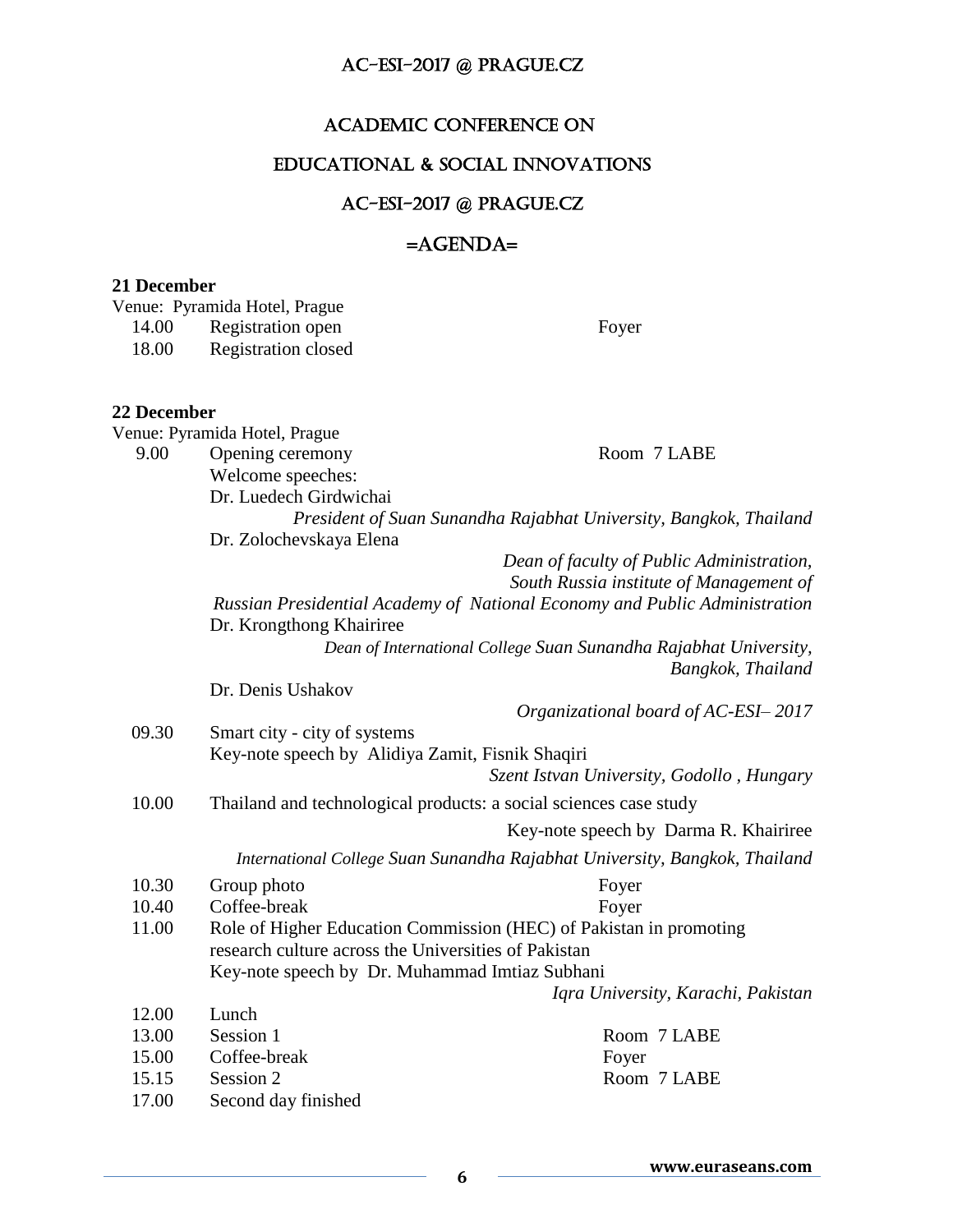# Academic Conference on Educational & Social Innovations

#### **23 December**

|                    | Venue: Pyramida Hotel, Prague |                      |
|--------------------|-------------------------------|----------------------|
| 09.00              | Session 3                     | Room 7 LABE, floor 2 |
| 10.30              | Coffee-break                  | Foyer                |
| 10.45              | Session 4                     | Room 7 LABE, floor 2 |
| 12.00              | Lunch                         |                      |
| 13.00              | Session 5                     | Room 7 LABE, floor 2 |
| 14.45              | Coffee-break                  | Foyer                |
| 15.00              | Session 6                     | Room 7 LABE, floor 2 |
| 17.30              | Third day finishing           |                      |
| <b>24 December</b> |                               |                      |
|                    | Venue: Pyramida Hotel, Prague |                      |

| $\frac{1}{2}$ chuc. I $\frac{1}{2}$ in a find the figure |                      |
|----------------------------------------------------------|----------------------|
| 09.00 Seminar "To be internationally published!"         | Room 7 LABE, floor 2 |
| 10.30 Coffee-break                                       | Fover                |
| 12.00 Conference closing ceremony                        |                      |
|                                                          |                      |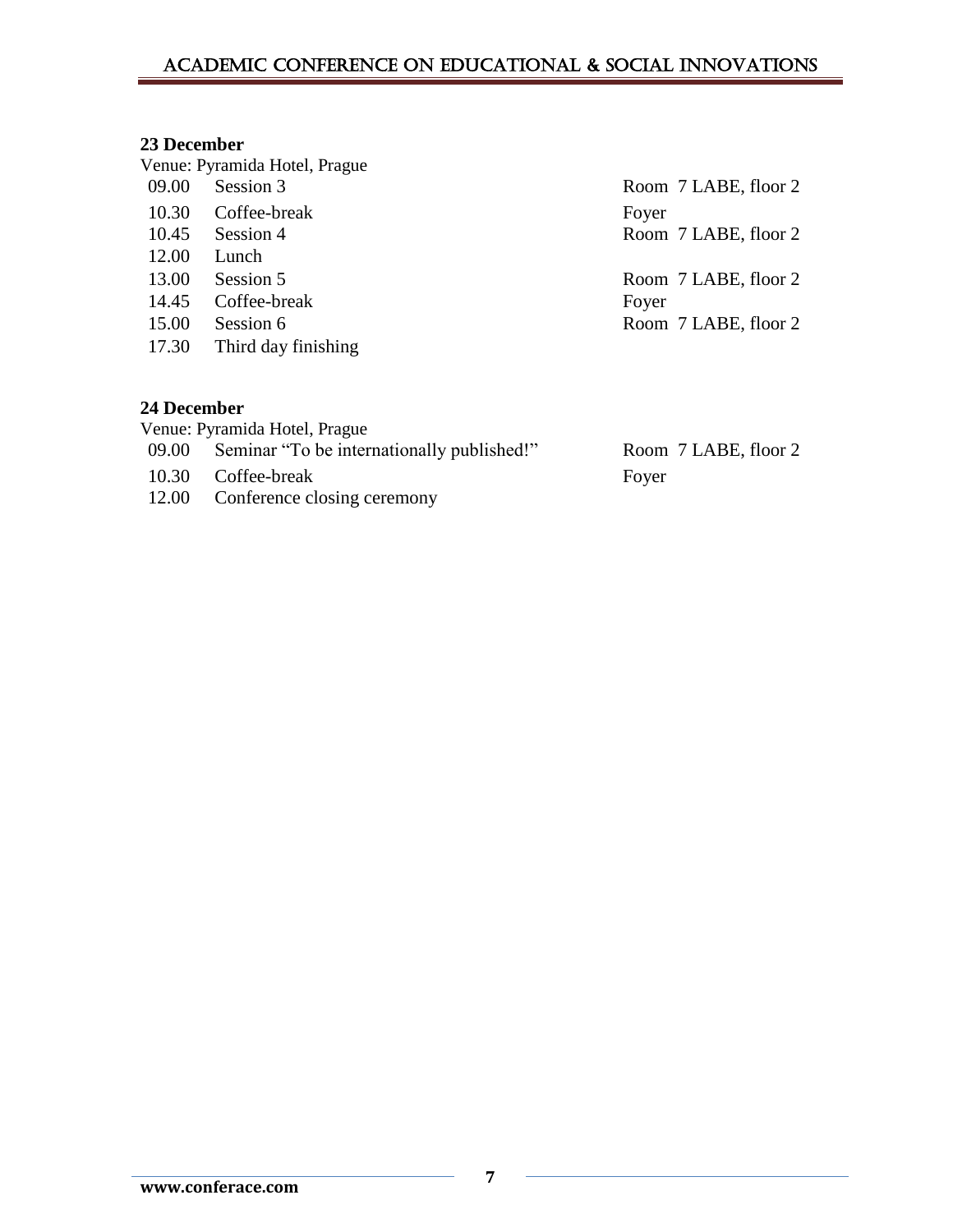## List of SESSIONS:

|                | Day 2<br>13.00-15.00<br><b>Session 1</b><br>education                                                                                                              | Modern methods of evaluation and quality assurance in                                                                                             |
|----------------|--------------------------------------------------------------------------------------------------------------------------------------------------------------------|---------------------------------------------------------------------------------------------------------------------------------------------------|
|                |                                                                                                                                                                    | Chairman: Dr. Luedech Girdwichai (Thailand)                                                                                                       |
| $\mathbf{1}$   | Nantapat Leelaumpornsin,<br>Chaweewan Keawsaiha<br>International College Suan Sunandha<br>Rajabhat University, Bangkok,<br><b>Thailand</b>                         | Academic Promotion Procedure of University<br>Lecturers: A Case Study of International<br>College, Suan Sunandha Rajaphat University,<br>Thailand |
| $\overline{2}$ | Akaphon Thamabut,<br><b>Taksina Bunbut</b><br>International College Suan Sunandha<br>Rajabhat University, Bangkok,<br><b>Thailand</b>                              | Does organizational studying affect the<br>performance of higher education lecturers? The<br>mediating role of teaching competence                |
| 3              | Luedech Girdwichai<br>Suan Sunandha Rajabhat University,<br>Bangkok, Thailand                                                                                      | Career opportunities evaluation as a tool to<br>modernize human reserve management                                                                |
| 4              | Kataeva Natalya<br>Vyatka State University, Russia<br><b>Sysolyatin Alexey</b><br>Kuporov Jury<br>Peter the Great St. Petersburg<br>Polytechnic University, Russia | Assessment Method for Image of Regional<br><b>Educational Institutions</b>                                                                        |
| 5              | Adam Depta<br><b>Iwona Staniec</b><br>Lodz University of Technology,<br>Lodz, Poland                                                                               | Factors determining the quality of life for<br>students                                                                                           |
| 6              | Rojanard Waramontri<br>International College Suan Sunandha<br>Rajabhat University, Bangkok,<br><b>Thailand</b>                                                     | An Investigation of Language Learning<br>Strategy Use and its impact of Language<br>Proficiency in University Students                            |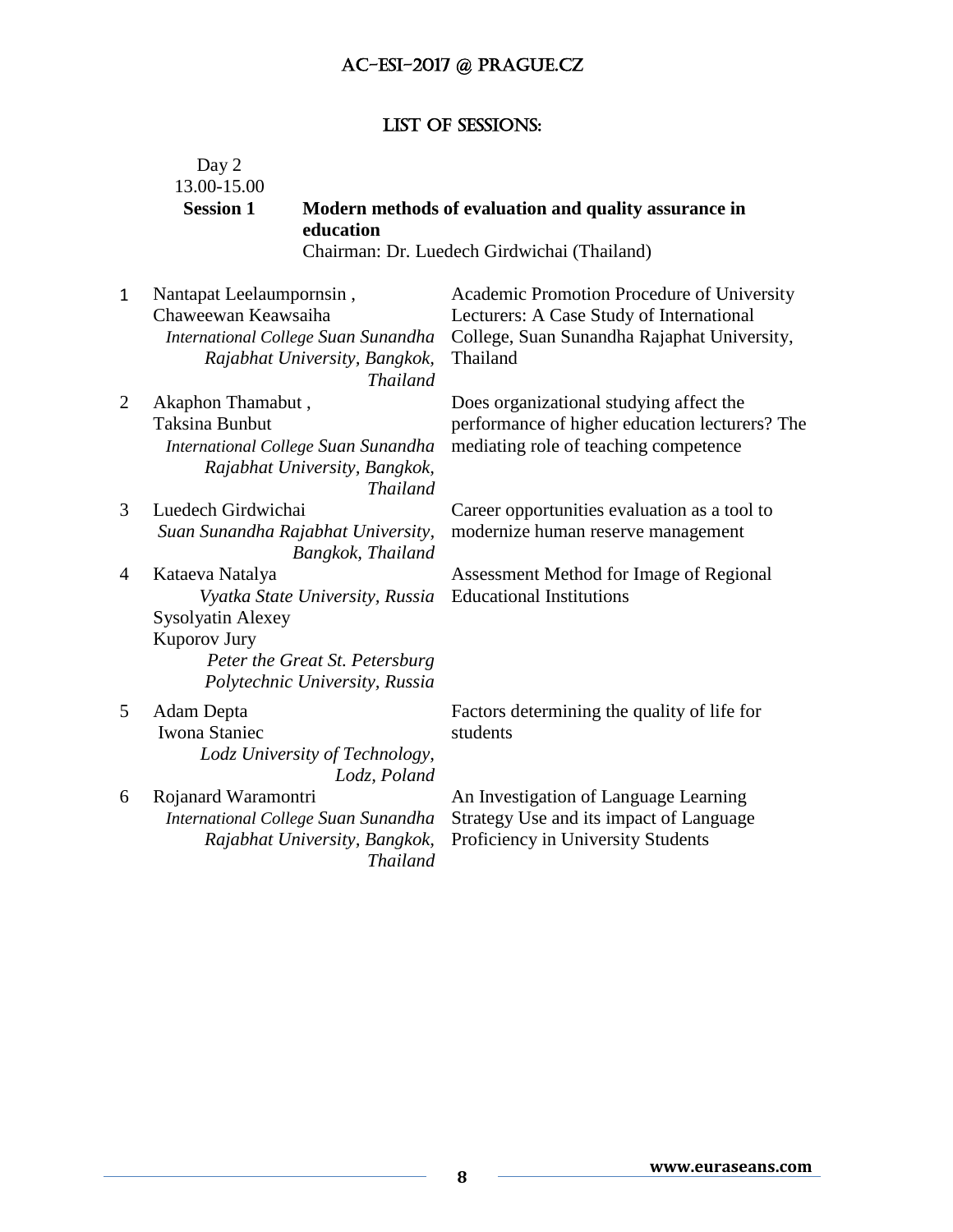|              | Day 2.<br>15.15-17.00                                                                                                                       |                                                                                                             |
|--------------|---------------------------------------------------------------------------------------------------------------------------------------------|-------------------------------------------------------------------------------------------------------------|
|              | <b>Session 2</b>                                                                                                                            | Information and communication technologies in education<br>Chairman: Dr. Muhammad Imtiaz Subhani (Pakistan) |
| $\mathbf{1}$ | Jintana Tipratana,<br><b>James Todd Whitaker</b><br>International College Suan Sunandha<br>Rajabhat University, Bangkok,<br><b>Thailand</b> | Lecturers' demographic and professional<br>characteristics and ICT utilization                              |
| 2            | Akechai Doung-Eang,<br>Yanika Chuentako<br>International College Suan Sunandha<br>Rajabhat University, Bangkok,<br><b>Thailand</b>          | Teacher opinion on barriers to the integration<br>of ict in Thailand university teaching                    |
| 3            | Suntaree Patcharaprateep,<br>Srayut Kuanmuang<br>International College Suan Sunandha<br>Rajabhat University, Bangkok,<br><b>Thailand</b>    | Digital platform as a staff training base                                                                   |
| 4            | Nalin Simasathiansophon<br>International College Suan Sunandha<br>Rajabhat University, Bangkok,<br><b>Thailand</b>                          | Implementation of electronic marketing on<br>Thai businesses                                                |
| 5            | Amber Osman<br>Muhammad Imtiaz Subhani<br>Syed Akif Hasan<br>Iqra University, Karachi,<br>Pakistan                                          | Misuse of Higher Education                                                                                  |
| 6            | Galina Konopyanova<br>Yuliya Novitskaya<br>Zhassulan Baikenov<br>Kazakh American free university,<br>Ust-Kamenogorsk, Kazakhstan            | Organizational and Economic Aspects of<br>Introducing Trilingual Education in<br>Kazakhstan                 |
| 7            | Darma R. Khairiree<br>International College Suan Sunandha<br>Rajabhat University, Bangkok,<br><b>Thailand</b>                               | Thailand and technological products: a social<br>sciences case study                                        |
| 8            | <b>Richard Stechow</b><br>Magdalena Mißler-Behr<br><b>Brandenburg University of</b><br>Technology Cottbus-Senftenberg,<br>Cottbus, Germany  | State-of-the-Art and further developments in<br>Business Model Research for Industry 4.0                    |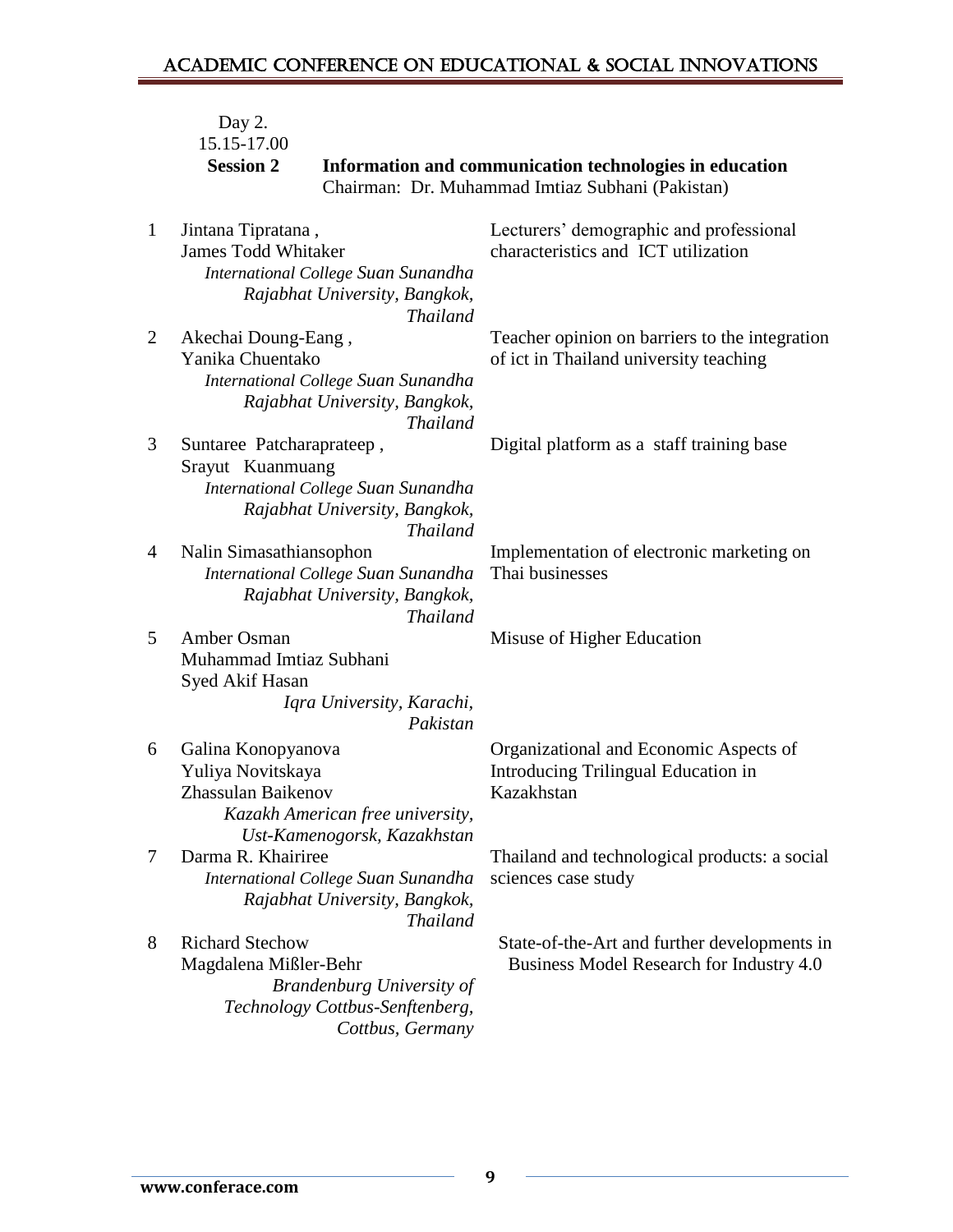#### Day 2 10.45-12.00

|              | <b>Session 3</b>                                                                                                                                          | HRM and corporative culture in mdern universities<br>Chairman: Svetlana G. Akhmetova (Russia)                                                                     |
|--------------|-----------------------------------------------------------------------------------------------------------------------------------------------------------|-------------------------------------------------------------------------------------------------------------------------------------------------------------------|
| $\mathbf{1}$ | Pattrawut Seravisut,<br>Pat Vivatpattanakul<br>International College Suan Sunandha<br>Rajabhat University, Bangkok,<br><b>Thailand</b>                    | Analysis of leadership theories in<br>organizations today: is there a better way?                                                                                 |
| 2            | Kritthaneth Makkapaweethawath<br>Supaksiri Prakancharoen<br>International College Suan Sunandha<br>Rajabhat University, Bangkok,<br><b>Thailand</b>       | Changing the organizational subculture of the<br>university subdivision                                                                                           |
| 3            | Larisa V. Nevskaya<br>Svetlana G. Akhmetova<br>Perm National Research Polytechnic<br>University, Russia                                                   | Modern Approach to Innovative Companies'<br><b>Staff Formation and Use</b>                                                                                        |
| 4            | Apenko Svetlana<br>Romanenko Mikhail<br>Dostoevsky Omsk State University,<br>Omsk, Russia                                                                 | Monitoring of flexible technologies of<br>personnel management in projects as a new<br>form of social-labor relations in Russia                                   |
| 5            | Vinichenko Mikhail<br>Russian State Social University,<br>Moscow, Russia                                                                                  | Staff Incentives Educational Organization in<br>Efficiency                                                                                                        |
| 6            | Johan W de Jager<br>Tshwane university of Technology,<br>Pretoria, South Africa<br>Tahir Jan<br>International Islamic University<br>Malaysia              | The Influence of University's Management on<br>Academic Factors and Students' Satisfaction:<br>An Empirical Study through Structural<br><b>Equation Modelling</b> |
| 7            | Muhammad Imtiaz Subhani<br>Syed Akif Hasan<br>Iqra University, Karachi, Pakistan                                                                          | Role of Higher Education Commission (HEC)<br>of Pakistan in promoting research culture<br>across the Universities of Pakistan                                     |
| 8            | Sulawan Pansri,<br><b>Chatcharin Sadserm</b><br>International College Suan Sunandha<br>Rajabhat University, Bangkok,<br><b>Thailand</b>                   | The analyze of the employees motivation<br>methods in small and medium-sized<br>companies                                                                         |
| 9            | Ratchatasorn Chandraworrasit<br>Kanyapilai Kunchornsirimongkol<br>International College Suan Sunandha<br>Rajabhat University, Bangkok,<br><b>Thailand</b> | Male and female student reasoning profiles in<br>solving fractional problems: comparative<br>analyze                                                              |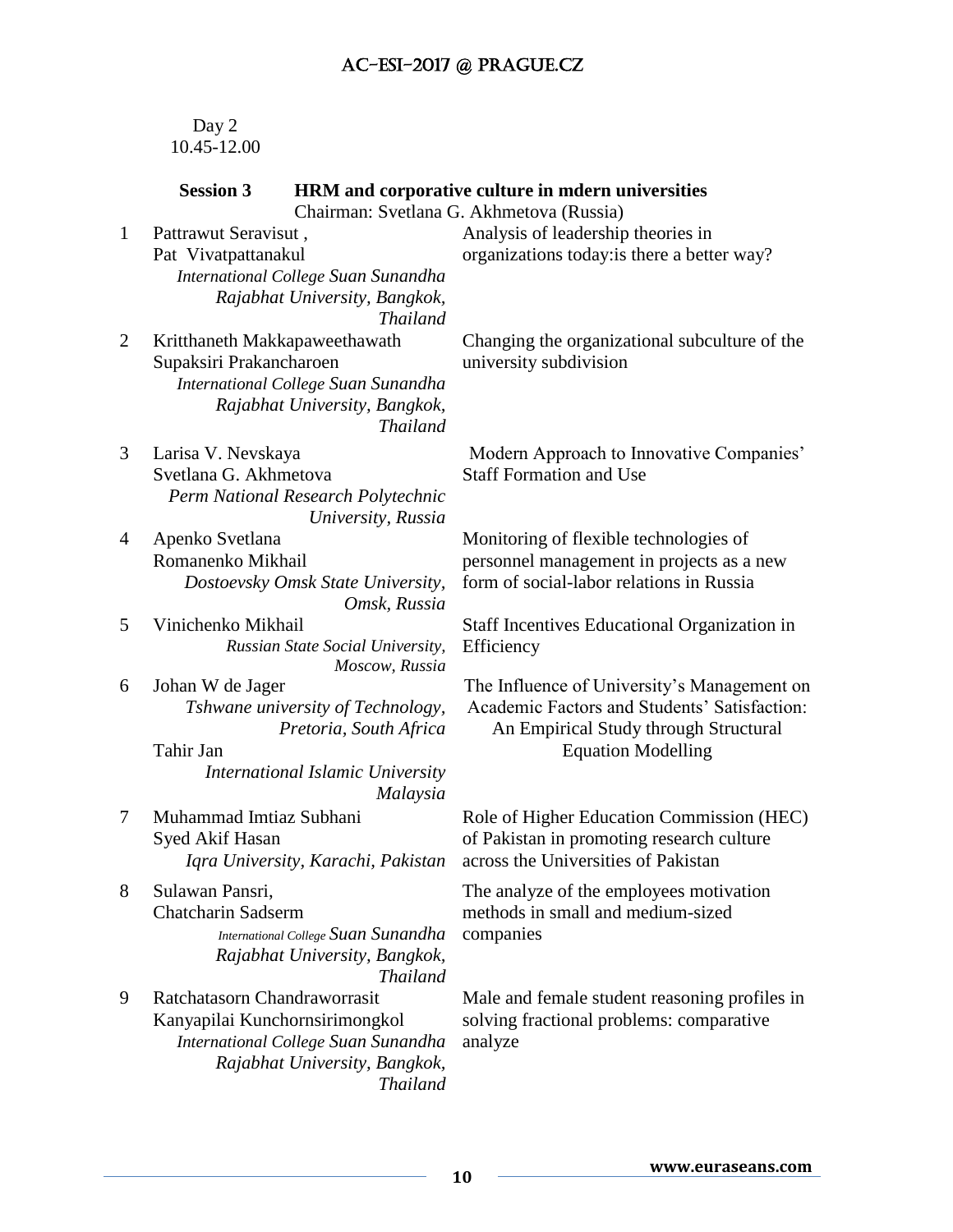|              | Day 2                                                                                   |                                                             |
|--------------|-----------------------------------------------------------------------------------------|-------------------------------------------------------------|
|              | 13.00-14.45                                                                             |                                                             |
|              | <b>Session 4</b><br>education                                                           | Cultural, economical and environmental issues of the modern |
|              | Chairman: Shang-Pao Yeh (Taiwan)                                                        |                                                             |
| $\mathbf{1}$ | Kannapat Kankaew                                                                        | The Perception of SSRUIC's Students on                      |
|              | International College Suan Sunandha                                                     | <b>Cultural Quotient</b>                                    |
|              | Rajabhat University, Bangkok,<br><b>Thailand</b>                                        |                                                             |
| 2            | Benjapol Worasuwannarak                                                                 | Culture and social norm perception, Thai                    |
|              | International College Suan Sunandha<br>Rajabhat University, Bangkok,<br><b>Thailand</b> | culture and opportunities of marketing                      |
| 3            | Yothin Chokrua,                                                                         | Higher schools eco-friendly education in the                |
|              | <b>Yingsak Vanpetch</b>                                                                 | frame of concept of sustainable development                 |
|              | International College Suan Sunandha                                                     |                                                             |
|              | Rajabhat University, Bangkok,<br><b>Thailand</b>                                        |                                                             |
| 4            | <b>Surasak Dowruang</b>                                                                 | Teachers' attitudes towards the environmental               |
|              | Sommaya Prachyangprecha                                                                 | education: an empirical issues                              |
|              | International College Suan Sunandha                                                     |                                                             |
|              | Rajabhat University, Bangkok,<br><b>Thailand</b>                                        |                                                             |
| 3            | Shang-Pao Yeh                                                                           | <b>Exploring Relationships among amateur</b>                |
|              | <b>Anestis Fotiadis</b>                                                                 | athletes, co-creation, motivation, involvement              |
|              | I-Shou University, Taiwan, ROC                                                          | and destination choise for Small scale sport<br>events      |
| 4            | Kovaleva E.A.                                                                           | <b>Influence of Cultural Dimensions</b>                     |
|              | Bogacheva T.V.                                                                          | "Individualism" and "Power Distance" on                     |
|              | Kutlyeva G.M.                                                                           | <b>Entrepreneurial Activity</b>                             |
|              | Peoples' Friendship University of                                                       |                                                             |
|              | Russia (RUDN University),<br>Moscow, Russia                                             |                                                             |
| 5            | Thanasit Suksutdhi                                                                      | A Survey of Student's Satisfaction toward                   |
|              | International College Suan Sunandha                                                     | Cooperative Education in ASEAN                              |
|              | Rajabhat University, Bangkok,                                                           | Community: A Case Study of Thailand and                     |
|              | <b>Thailand</b>                                                                         | the Socialist Republic of Vietnam                           |
| 6            | Supotch Chaiyasang                                                                      | Levels Of Geometric Thinking And Proof                      |
|              | International College Suan Sunandha<br>Rajabhat University, Bangkok,                    | Abilities Of Thai Lower Secondary Students                  |
|              | <b>Thailand</b>                                                                         |                                                             |
| 7            | Chaorit Pinit,                                                                          | Proactive budgeting is the tool to increase                 |
|              | Kanokrat Kunasaraphan                                                                   | educational programs efficiency                             |
|              | International College Suan Sunandha                                                     |                                                             |
|              | Rajabhat University, Bangkok,                                                           |                                                             |
|              | <b>Thailand</b>                                                                         |                                                             |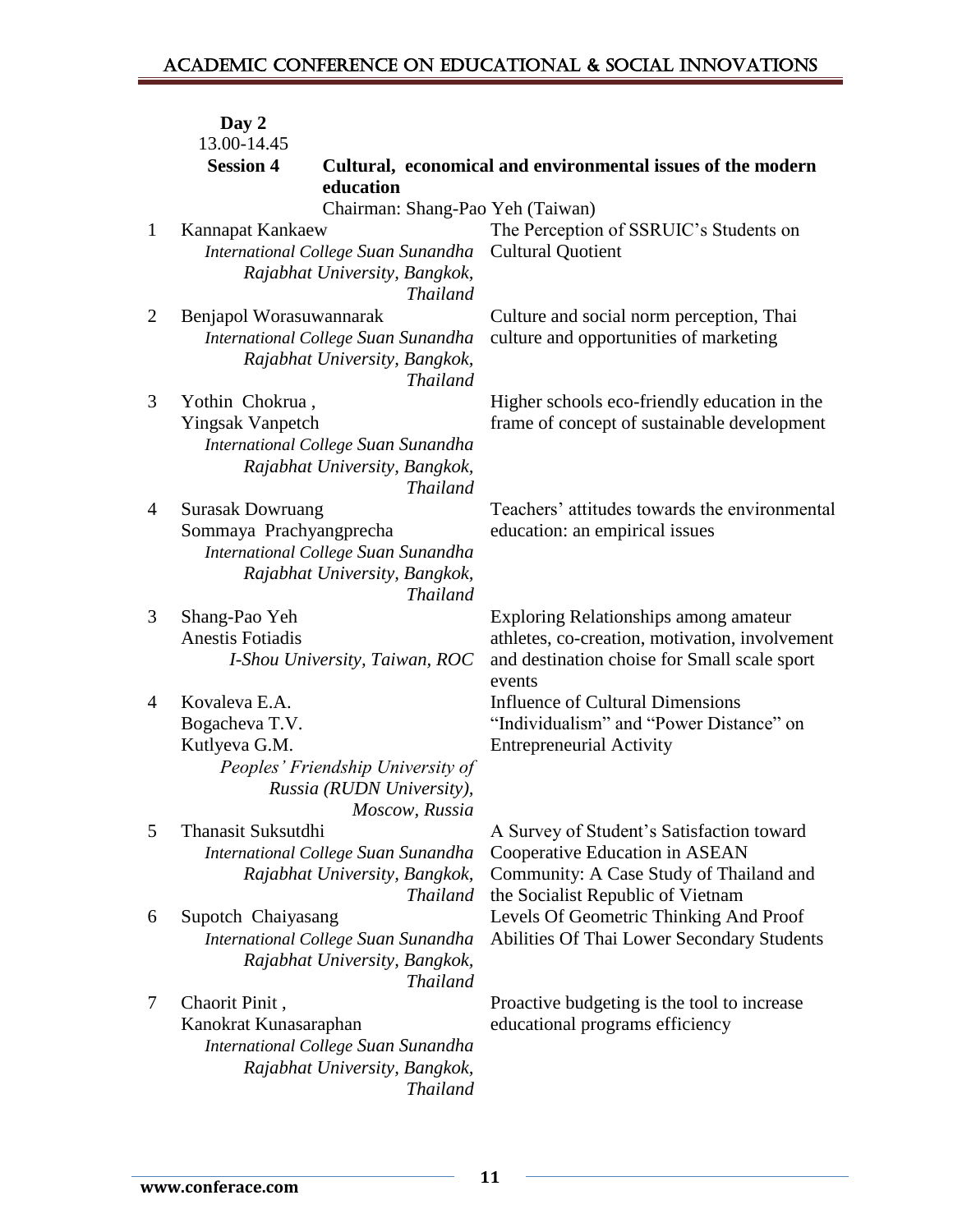| 8  | Stephen John Beaumont<br>Centro de Tecnología para el<br>Desarrollo (CENTED)<br>Buenos Aires, Argentina | Public funding of Civil Society Organizations<br>in Latin America: How do we evaluate<br>profitability? |
|----|---------------------------------------------------------------------------------------------------------|---------------------------------------------------------------------------------------------------------|
| 9  | Jonas Ekow Yankah                                                                                       | <b>Subtle Factors Influencing Marketing</b>                                                             |
|    | University of Johannesburg,                                                                             | <b>Management Functions in Construction</b>                                                             |
|    | Johannesburg, South Africa                                                                              | <b>Business Enterprises</b>                                                                             |
|    | Clinton Aigbayboa                                                                                       |                                                                                                         |
|    | Department of Building Technology,                                                                      |                                                                                                         |
|    | Cape Coast Polytechnic, Cape Coast,                                                                     |                                                                                                         |
|    | Ghana.                                                                                                  |                                                                                                         |
| 10 | Tatiana V. Skryl                                                                                        | A Paradigm Shift in Russia's Industrial                                                                 |
|    | Plekhanov Russian University of                                                                         | Policy: from a Raw Model to Innovation -                                                                |
|    | Economics, Moscow, Russia                                                                               | technological Growth Points                                                                             |
| 11 | Ushakov Denis                                                                                           | Government funding of education: factors of                                                             |
|    | International College Suan Sunandha<br>Rajabhat University, Bangkok,<br><b>Thailand</b>                 | rationality in the XXI century                                                                          |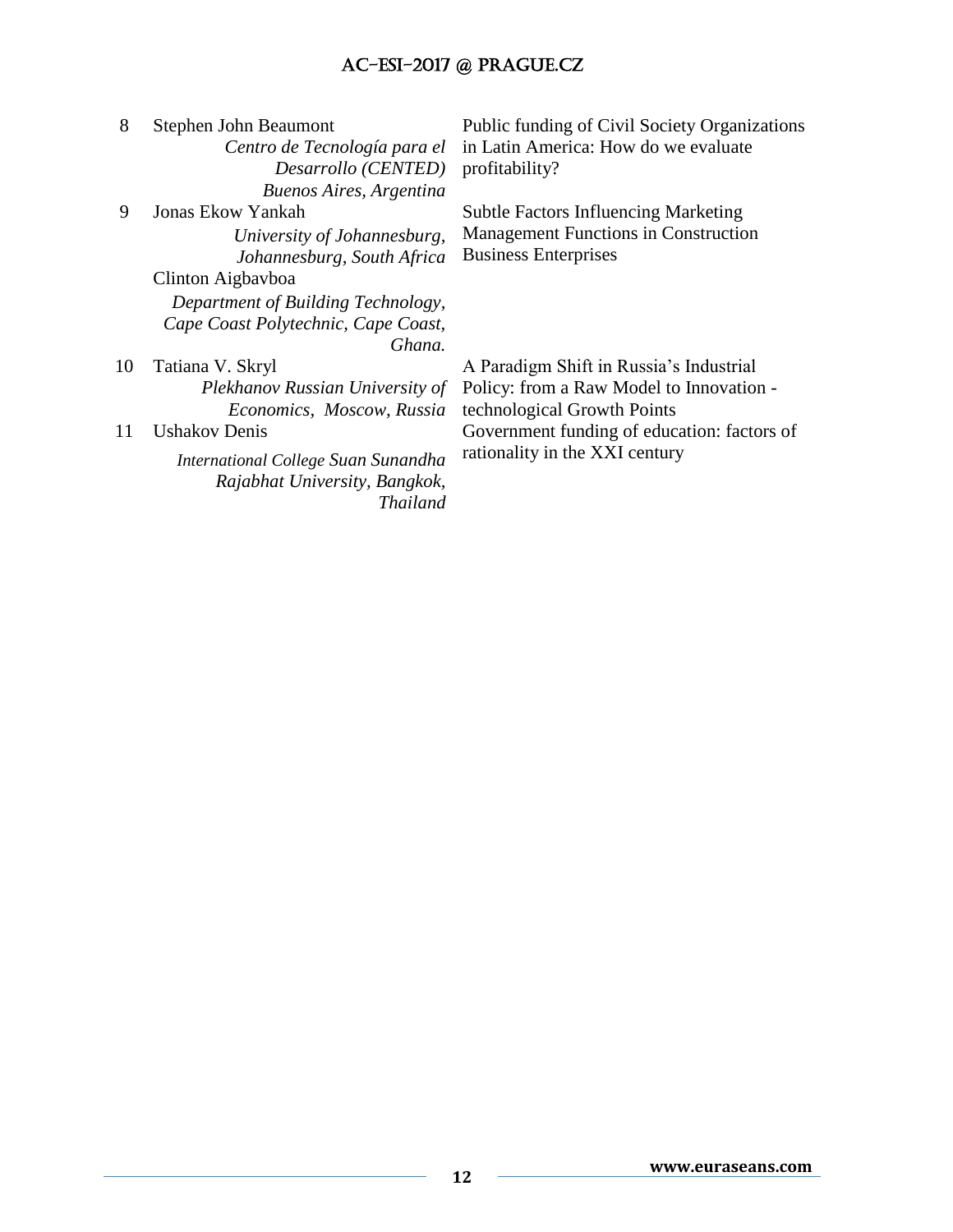| 09.00-10.30<br><b>Session 5</b><br>Innovativeness and creativity: new priorities of education<br>processes<br>Chairman: Krongthong Khairiree (Thailand)<br>Szent Istvan University,<br>Godollo, Hungary<br>$\overline{2}$<br>Bridging the Gap between Theory-Practice<br>Janchai Yingprayoon<br>International College Suan Sunandha<br>through Creativity and Innovation<br>Rajabhat University, Bangkok,<br><b>Thailand</b> |  |
|------------------------------------------------------------------------------------------------------------------------------------------------------------------------------------------------------------------------------------------------------------------------------------------------------------------------------------------------------------------------------------------------------------------------------|--|
|                                                                                                                                                                                                                                                                                                                                                                                                                              |  |
|                                                                                                                                                                                                                                                                                                                                                                                                                              |  |
|                                                                                                                                                                                                                                                                                                                                                                                                                              |  |
|                                                                                                                                                                                                                                                                                                                                                                                                                              |  |
|                                                                                                                                                                                                                                                                                                                                                                                                                              |  |
|                                                                                                                                                                                                                                                                                                                                                                                                                              |  |
|                                                                                                                                                                                                                                                                                                                                                                                                                              |  |
| 3<br>Chutikarn Sriviboon                                                                                                                                                                                                                                                                                                                                                                                                     |  |
| Innovativeness as a priority of Thailand<br>International College Suan Sunandha<br>education system modernization                                                                                                                                                                                                                                                                                                            |  |
| Rajabhat University, Bangkok,<br><b>Thailand</b>                                                                                                                                                                                                                                                                                                                                                                             |  |
| Chantana Anuleechan<br>Innovation in the management of modern<br>4                                                                                                                                                                                                                                                                                                                                                           |  |
| <b>Tassanee Siriwan</b><br>universities human capital                                                                                                                                                                                                                                                                                                                                                                        |  |
| International College Suan Sunandha                                                                                                                                                                                                                                                                                                                                                                                          |  |
| Rajabhat University, Bangkok,                                                                                                                                                                                                                                                                                                                                                                                                |  |
| <b>Thailand</b>                                                                                                                                                                                                                                                                                                                                                                                                              |  |
| 5<br>Role of specialized knowledge search in<br>Surachai Noikhammueang                                                                                                                                                                                                                                                                                                                                                       |  |
| process of innovations' management<br><b>Boonthong Boontawee</b><br>International College Suan Sunandha                                                                                                                                                                                                                                                                                                                      |  |
| Rajabhat University, Bangkok,                                                                                                                                                                                                                                                                                                                                                                                                |  |
| <b>Thailand</b>                                                                                                                                                                                                                                                                                                                                                                                                              |  |
| <b>Analysis of National Measures Fostering</b><br>Marjana S. Shkoda<br>6                                                                                                                                                                                                                                                                                                                                                     |  |
| Innovations in Developed Countries and<br>Kiev National University of                                                                                                                                                                                                                                                                                                                                                        |  |
| Adaptability to Their Current Social and<br>Technology and Design                                                                                                                                                                                                                                                                                                                                                            |  |
| Economic Conditions in Ukraine<br><b>Ukraine</b>                                                                                                                                                                                                                                                                                                                                                                             |  |
| Educational-Innovative Platform of Business-<br>Lyudmyla Ganushchak-Efiimenko<br>7                                                                                                                                                                                                                                                                                                                                           |  |
| Kyiv National University of<br>Knowledge as Fundamentally New Approach                                                                                                                                                                                                                                                                                                                                                       |  |
| Technologies and Design, Ukraine<br>to Cluster Cooperation and an Interactive Tool<br>for Innovative Research Network                                                                                                                                                                                                                                                                                                        |  |
| 8<br>Valeriya G. Shcherbak<br>Education Innovative Approach to                                                                                                                                                                                                                                                                                                                                                               |  |
| Implementation of Cluster Cooperation within<br>Kyiv National University of                                                                                                                                                                                                                                                                                                                                                  |  |
| the Innovative Education Chain<br>Technologies and Design, Ukraine                                                                                                                                                                                                                                                                                                                                                           |  |
| Yulia A. Antokhina<br>9<br>Interrelation Of Information, Research And                                                                                                                                                                                                                                                                                                                                                        |  |
| Liudmila A. Guzikova<br>Innovation In Regions Of Russia                                                                                                                                                                                                                                                                                                                                                                      |  |
| Aleksandr M. Kolesnikov                                                                                                                                                                                                                                                                                                                                                                                                      |  |
| Peters the Great Polytechnic                                                                                                                                                                                                                                                                                                                                                                                                 |  |
| University, Saint Petersburg, Russia                                                                                                                                                                                                                                                                                                                                                                                         |  |
| Krongthong Khairiree<br>10<br>Flipped Classroom and Cooperative Learning                                                                                                                                                                                                                                                                                                                                                     |  |
| <b>Method In Business Statistics</b><br>International College Suan Sunandha                                                                                                                                                                                                                                                                                                                                                  |  |
| Rajabhat University, Bangkok,<br><b>Thailand</b>                                                                                                                                                                                                                                                                                                                                                                             |  |